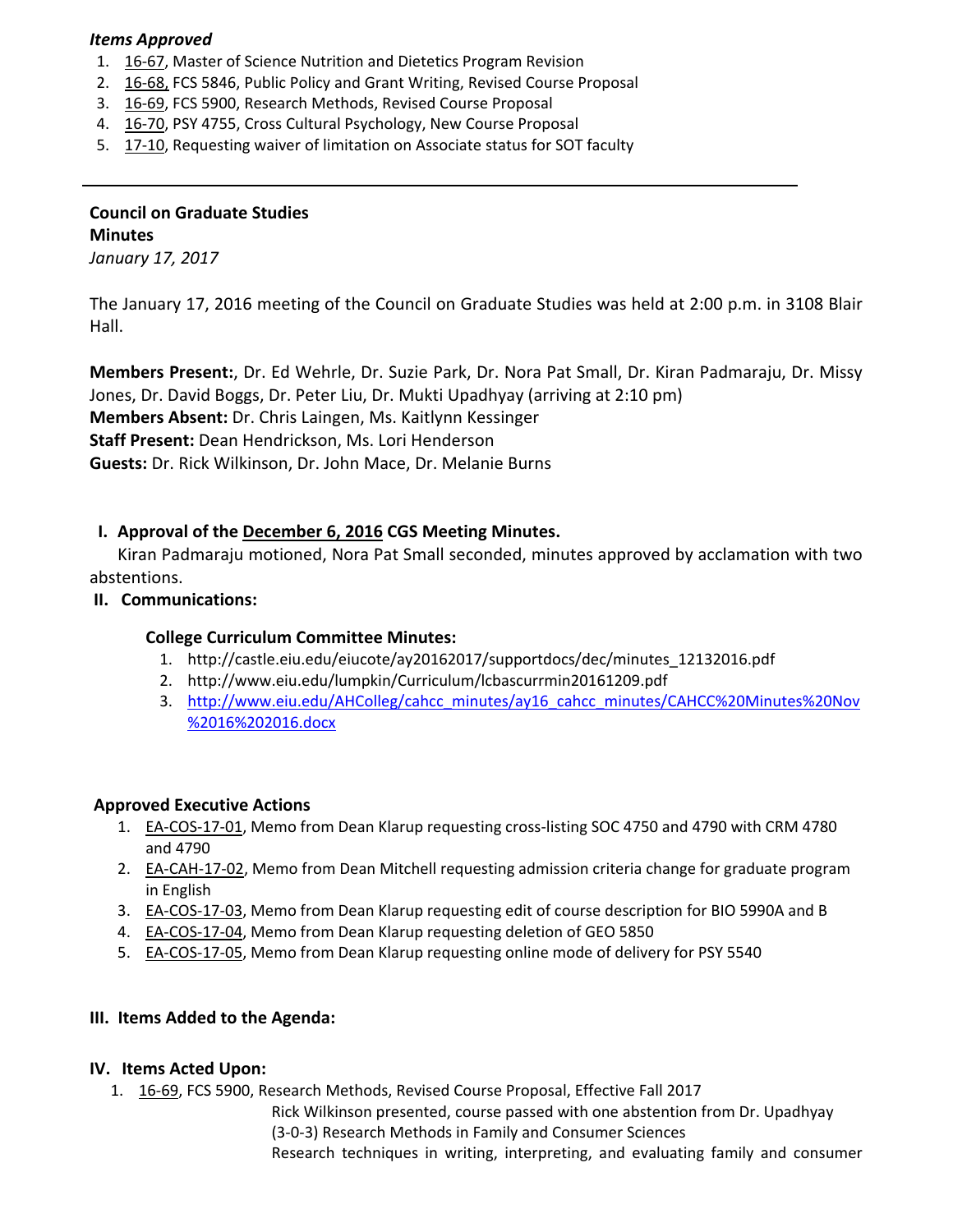#### sciences related research. Prerequisite(s): None

- 2. 16-[70,](http://castle.eiu.edu/eiucgs/currentagendaitems/agenda16-70.pdf) PSY 4755, Cross-Cultural Psychology, New Course Proposal, Effective Summer 2017
	- John Mace presented and council approved unanimously

(3‐0‐3) Cross‐Cultural Psychology

An in‐depth study of how culture influences human thinking, feeling, and behavior. Theories and research addressing the impact of culture on various psychological concepts are examined. Topics may include consciousness, sensation and perception, problem solving and decision‐making, intelligence, emotion, motivation, behavior, social perception and interactions, development, and psychological disorders.

#### 3. 16-67, [Mas](http://castle.eiu.edu/eiucgs/currentagendaitems/agenda16-67.pdf)ter of Science Nutrition and Dietetics Program Revision, Effective Fall 2017.

Melanie Burns presented and asked council to ignore the first item on the proposal. The program will not be adding HST 5700 and will not be deleting FCS 5153. Dr. Burns requested that council vote only on the second item of the proposal, the change to the undergraduate deficiencies. Council asked if the first item was tabled temporarily and Dr. Burns replied that the item is permanently removed. Council approved second item unanimously.

4. 16‐[68,](http://castle.eiu.edu/eiucgs/currentagendaitems/agenda16-68.pdf) FCS 5846, Public Policy and Grant Writing, Revised Course Proposal, Effective Summer 2017

Melanie Burns presented and council passed unanimously (3‐0‐3) Policy and Grant Writing in Community Programming Focuses on the impact of public policy on individuals, families, and communities, and the role of policy‐making in the provision of services. Addresses development of and funding for programming for individuals, families, and communities across the lifespan with a focus on strategic planning, identification of funding sources, and preparation of grant applications. Prerequisite(s): None

## 5. 17-[10,](http://castle.eiu.edu/eiucgs/currentagendaitems/agenda17-10.pdf) Requesting waiver of limitation on Associate status for SOT faculty

Dean Hendrickson presented the request to waive the thesis committee service limitation for Bruce Barnard, Gabe Grant, and Odai Khasawneh from the School of Technology. Council approved unanimously but voiced reservations regarding Unit B faculty having to take on additional duties.

## **V. Items Pending:**

#### **VI. Committee Reports:**

**Library Advisory**‐ Dr. Small‐ no meeting

**ATAC**‐ Dr. Boggs‐ discussed the storage capacity for Kaltura videos and the need to delete videos that have not been viewed in 2 years; conversations started on the need to replace aging projectors with smart monitors

**GSAC**‐ Lori Henderson‐ reported that the GSAC added a new exec officer position of Recruitment and Retention to try to recruit new members from non‐participating programs and to keep members coming back to meetings and engaged with activities.

**CASL‐** Dr. Mulvey‐ reported via email: CASL has formulated a document addressing the learning goal areas, previous assessment procedures, and ability (challenges) to continue assessing these goals in

2